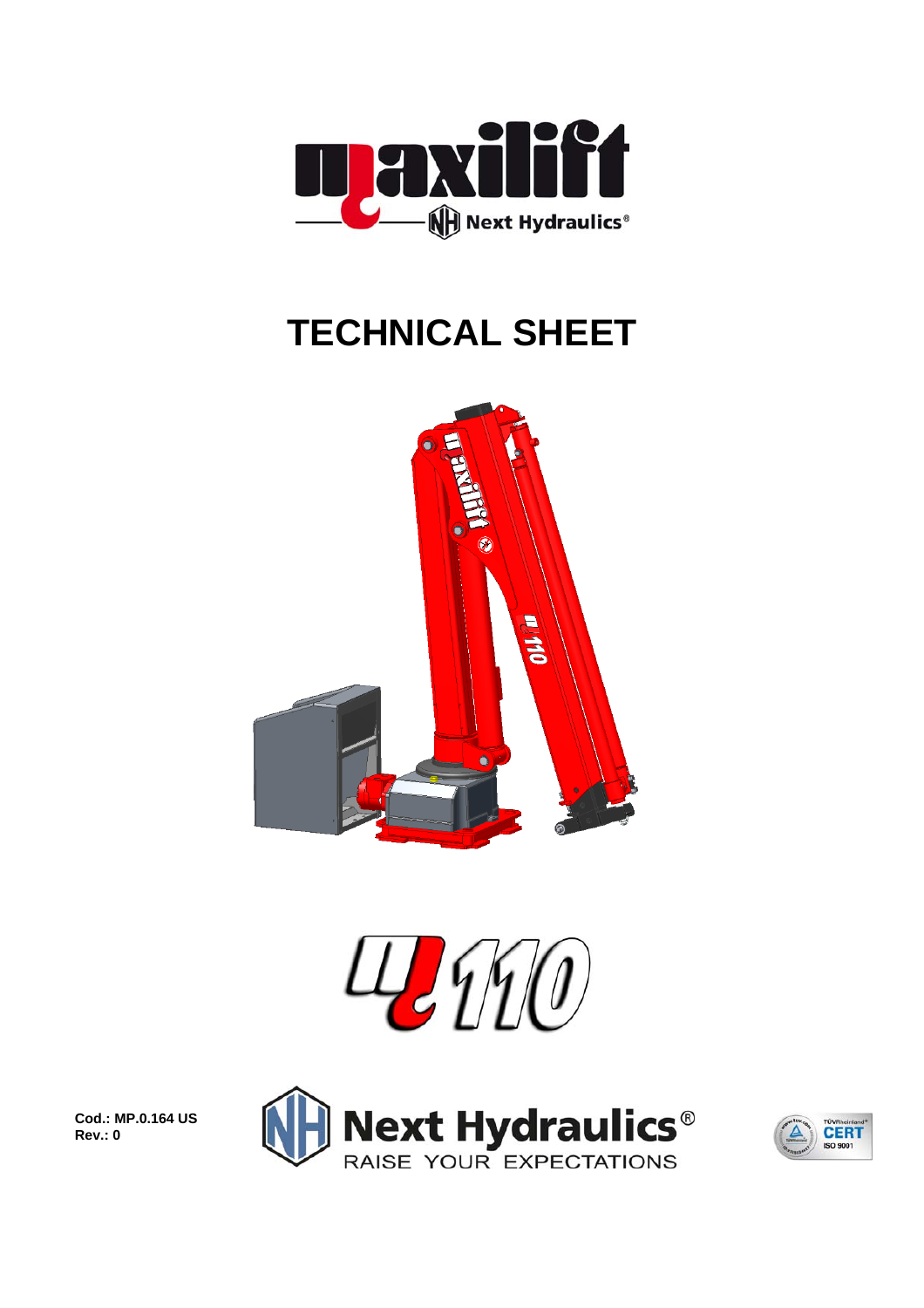

L. max



| <b>CRANE</b>    | А       | в      | C       | D       | L max |  |
|-----------------|---------|--------|---------|---------|-------|--|
| <b>ML 110.1</b> | 16 1/2" | 4"     | 26 3/8" | 17"     | 110"  |  |
| <b>ML 110.2</b> | 16 7/8" | 4 3/4" | 271/2"  | 19 3/4" | 110"  |  |
| <b>ML 110.3</b> | 17 3/4" | 51/2"  | 30"     | 29 1/2" | 147"  |  |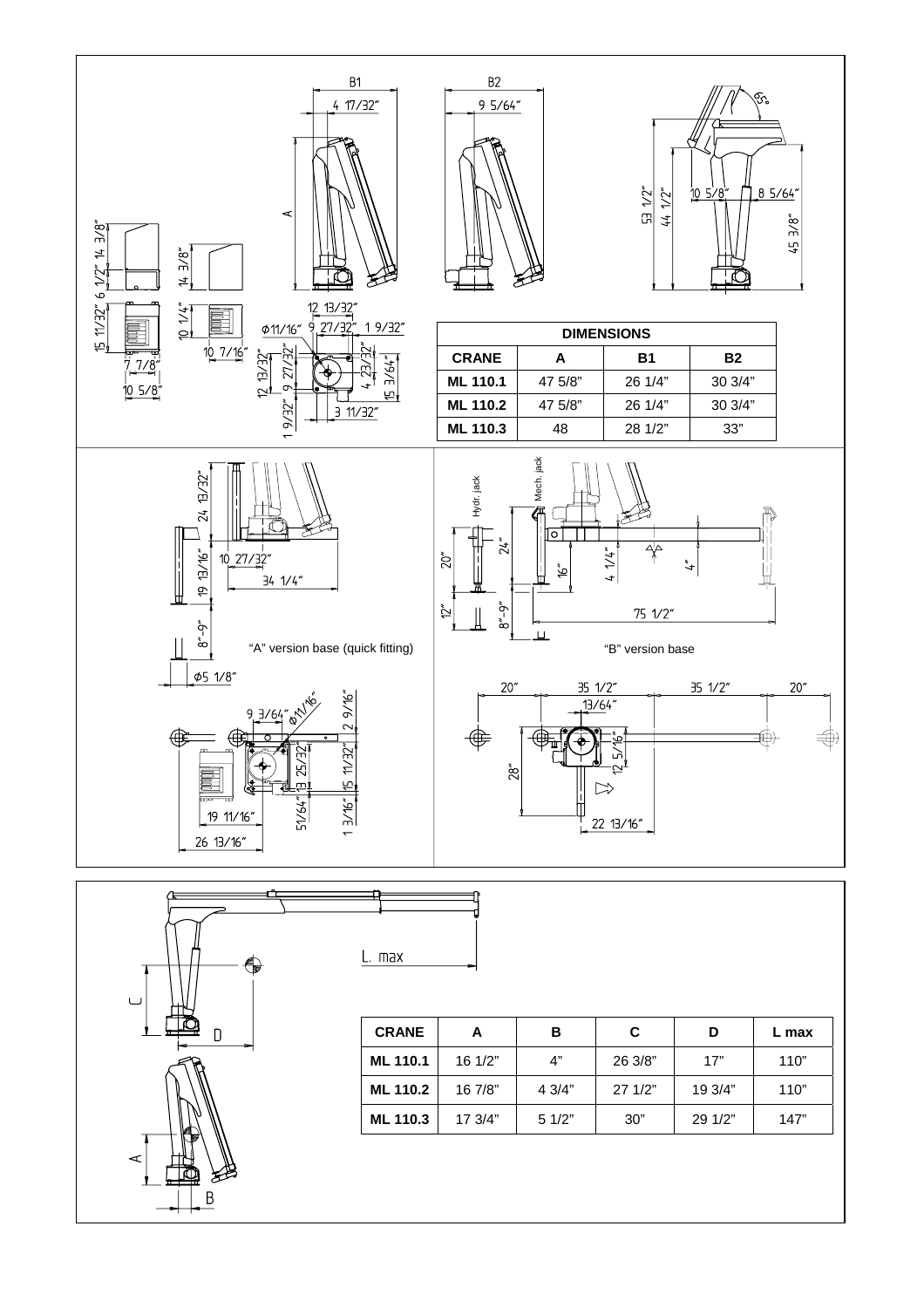|                                                     |             | <b>VERSION</b> |              |              |  |  |
|-----------------------------------------------------|-------------|----------------|--------------|--------------|--|--|
| <b>TECHNICAL DATA</b>                               | <b>U.M.</b> | ML 110.1       | ML 110.2     | ML 110.3     |  |  |
|                                                     |             | <b>ERS-H</b>   | <b>ERS-H</b> | <b>ERS-H</b> |  |  |
| <b>CRANE RATING</b>                                 | ft Ibs      | 7400           |              |              |  |  |
| (HYDRAULICS)<br><b>STANDARD EXTENSIONS Nr</b>       | $N^{\circ}$ | $1H+1M$        | 2H           | 3H           |  |  |
| STANDARD OUTREACH                                   | ft          | 9'2"           | 9'2"         | 12'3''       |  |  |
| <b>SLEWING ANGLE</b>                                | $\circ$     | $330^\circ$    |              |              |  |  |
| <b>MAXIMUM ANGLE SLOPE</b>                          | $\circ$     | $5^\circ$      |              |              |  |  |
| <b>SLEWING TORQUE</b>                               | ft Ibs      | 885            |              |              |  |  |
| MAX. LIFTING HEIGHT FROM CRANE BASE                 | ft          | 11'2"<br>11'2" |              | 14'5''       |  |  |
| SUGGESTED OIL FLOW                                  | gpm         | $1 + 1.6$      |              |              |  |  |
| <b>MAX. WORKING PRESSURE</b>                        | p.s.i.      | 2900           |              |              |  |  |
| VERS. "H"<br><b>BASIC CRANE WEIGHT</b>              | lbs         | 230            | 275          | 340          |  |  |
| VERS. "E"                                           |             | 275            | 320          | 385          |  |  |
| "A" VERS. BASE WEIGHT (QUICK FITTING, 1 MECH. JACK) | lbs         | 90             |              |              |  |  |
| "B" VERS. BASE WEIGHT WITH EXTENDABLE STABILIZERS   | lbs         | $140 \div 195$ |              |              |  |  |
| BEAM WEIGHT WITH 2 EXTENDABLE STABILIZERS           | lbs         | $130 \div 135$ |              |              |  |  |
| MOTOR ABSORPTION FOR ELECTROHYDR, CRANE 12V         | A           |                | 70/160       | 70/160       |  |  |
|                                                     | min/max     | 70/160         |              |              |  |  |
| MOTOR ABSORPTION FOR ELECTROHYDR, CRANE 24V         | A           | 35/75          | 35/75        | 35/75        |  |  |
|                                                     | min/max     |                |              |              |  |  |

| <b>WINCH SPECIFICATIONS</b>                 | U.M.   |        |
|---------------------------------------------|--------|--------|
| MAX. WINCH SINGLE LINE CAPACITY (3rd LAYER) | lbs    | 660    |
| ROPE DIAMETER                               | inches | 7/32"  |
| <b>ROPE LENGTH</b>                          | ft     | 39' 4" |
| WINCH KIT WEIGHT                            |        | 33     |

| <b>VERSION</b> | <b>DESCRIPTION</b>      |  |  |
|----------------|-------------------------|--|--|
| "ERS" 12/24V   | <b>ELECTROHYDRAULIC</b> |  |  |
| "Н"            | <b>HYDRAULIC</b>        |  |  |

| <b>OPERATING TIMES</b> |                         |       |                  |                   |       |                               |       |       |                              |       |
|------------------------|-------------------------|-------|------------------|-------------------|-------|-------------------------------|-------|-------|------------------------------|-------|
| VERS.                  | <b>SLEWING</b><br>(rpm) |       | LIFTING<br>(sec) | LOWERING<br>(sec) |       | <b>EXTENSION OUT</b><br>(sec) |       |       | <b>EXTENSION IN</b><br>(sec) |       |
|                        |                         | p min | p max            |                   | 110.1 | 110.2                         | 110.3 | 110.1 | 110.2                        | 110.3 |
| "ERS" 12/24            | 2.5                     | 13    | 30               | 14                |       | 18                            | 25    | 5     | 13                           | 18    |
| (PTO)<br>"Н"           | 2.5                     |       | 13               | 14                |       | 18                            | 25    | 5     | 13                           | 18    |

p min: min. working pressure p max: max. working pressure